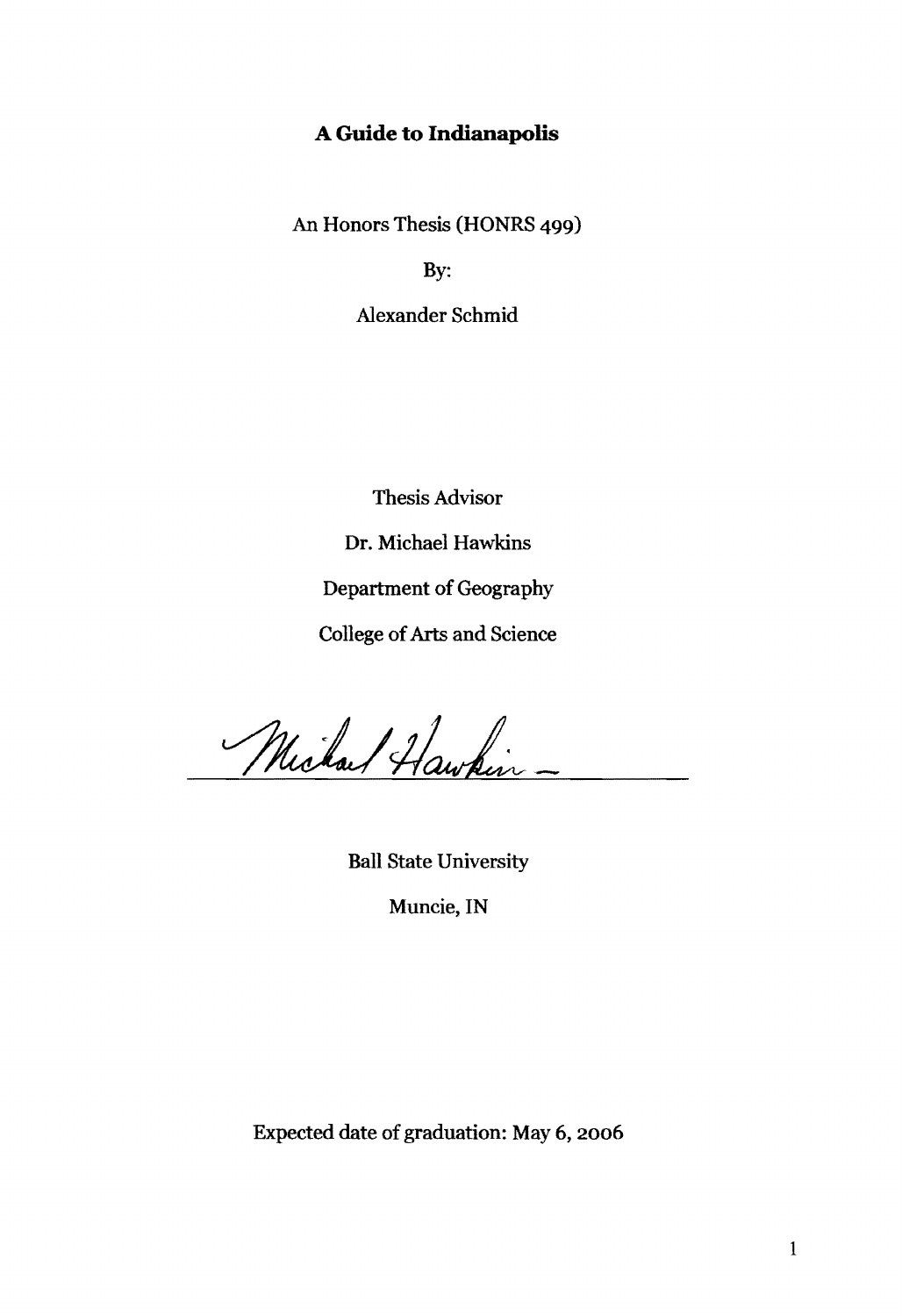

 $\label{eq:1} \sum_{i=1}^N \sum_{j=1}^N \frac{1}{j} \sum_{j=1}^N \frac{1}{j} \sum_{j=1}^N \frac{1}{j} \sum_{j=1}^N \frac{1}{j} \sum_{j=1}^N \frac{1}{j} \sum_{j=1}^N \frac{1}{j} \sum_{j=1}^N \frac{1}{j} \sum_{j=1}^N \frac{1}{j} \sum_{j=1}^N \frac{1}{j} \sum_{j=1}^N \frac{1}{j} \sum_{j=1}^N \frac{1}{j} \sum_{j=1}^N \frac{1}{j} \sum_{j=1}^N \frac{$ 

# **Table of Contents**

| Abstract                                        | 3  |
|-------------------------------------------------|----|
| Acknowledgements                                | 4  |
| <b>Project Rationale</b>                        | 5  |
| A Guide to Indianapolis                         | 7  |
| History                                         | 7  |
| <b>Guide to Downtown Attractions</b>            | 9  |
| <b>White River State Park</b>                   | 9  |
| <b>Eiteljorg Museum</b>                         | 9  |
| <b>Indiana State Museum</b>                     | 10 |
| <b>NCAA Hall of Champions</b>                   | 11 |
| <b>Indianapolis Zoo and White River Gardens</b> | 11 |
| Circle Centre Mall                              | 12 |
| <b>Monument Circle</b>                          | 12 |
| Conclusion                                      | 13 |
| Bibliography                                    | 14 |
| Addendum: Video Script                          | 15 |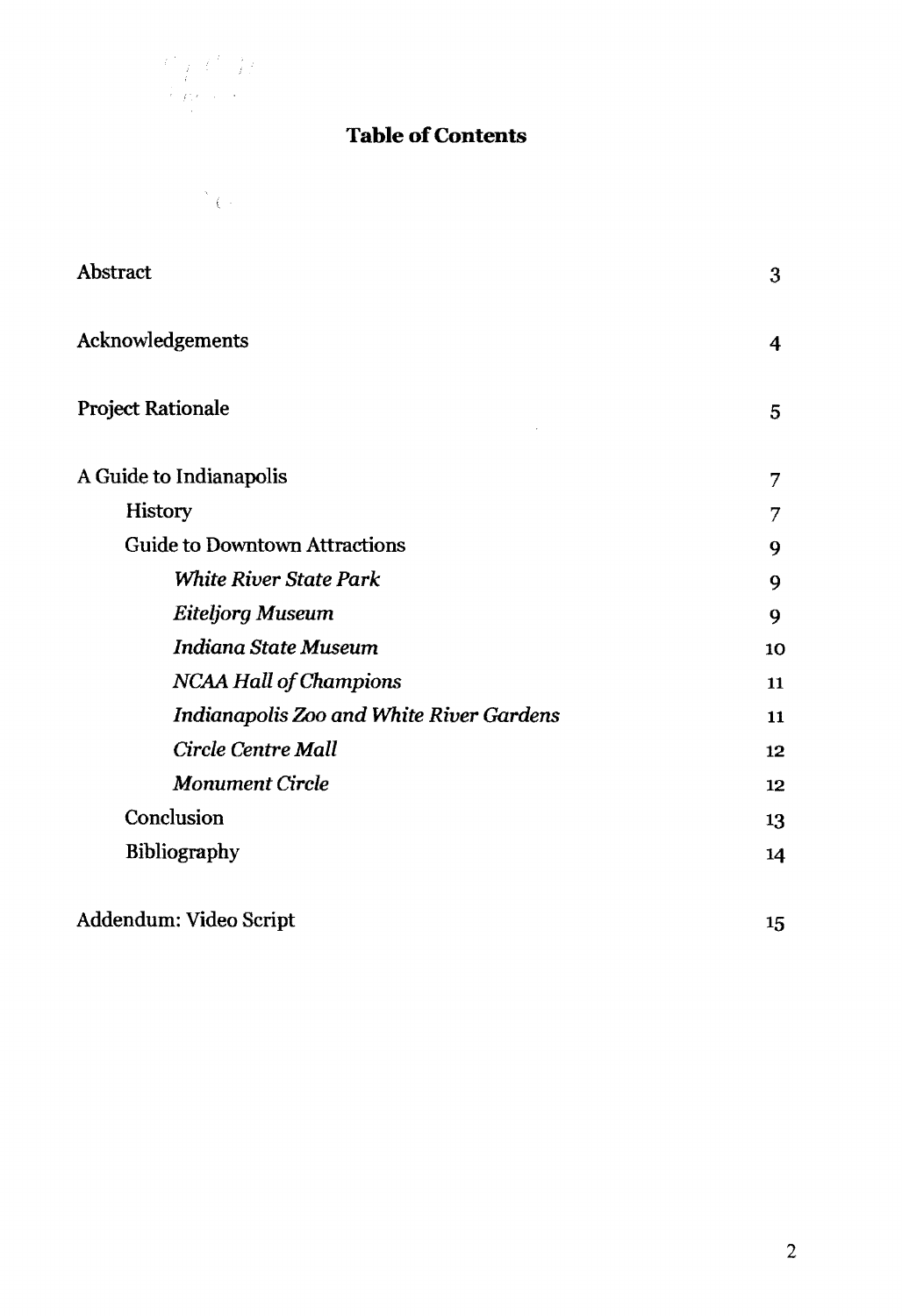### **Abstract**

Indianapolis is the largest city in the state of Indiana, and the twelfth largest city in the United States with a population of over 800,000 people. This paper will examine the main tourist attractions of downtown Indianapolis, including White River State Park, the Eiteljorg Museum of American Indian and Western Art, the Indiana State Museum, the NCAA Hall of Champions, the Indianapolis Zoo and White River Gardens, Circle Centre Mall, and the State Soldiers' and Sailors' Monument. It also includes a brief history of the city, dining suggestions, hours for attractions, and admission prices to these sites.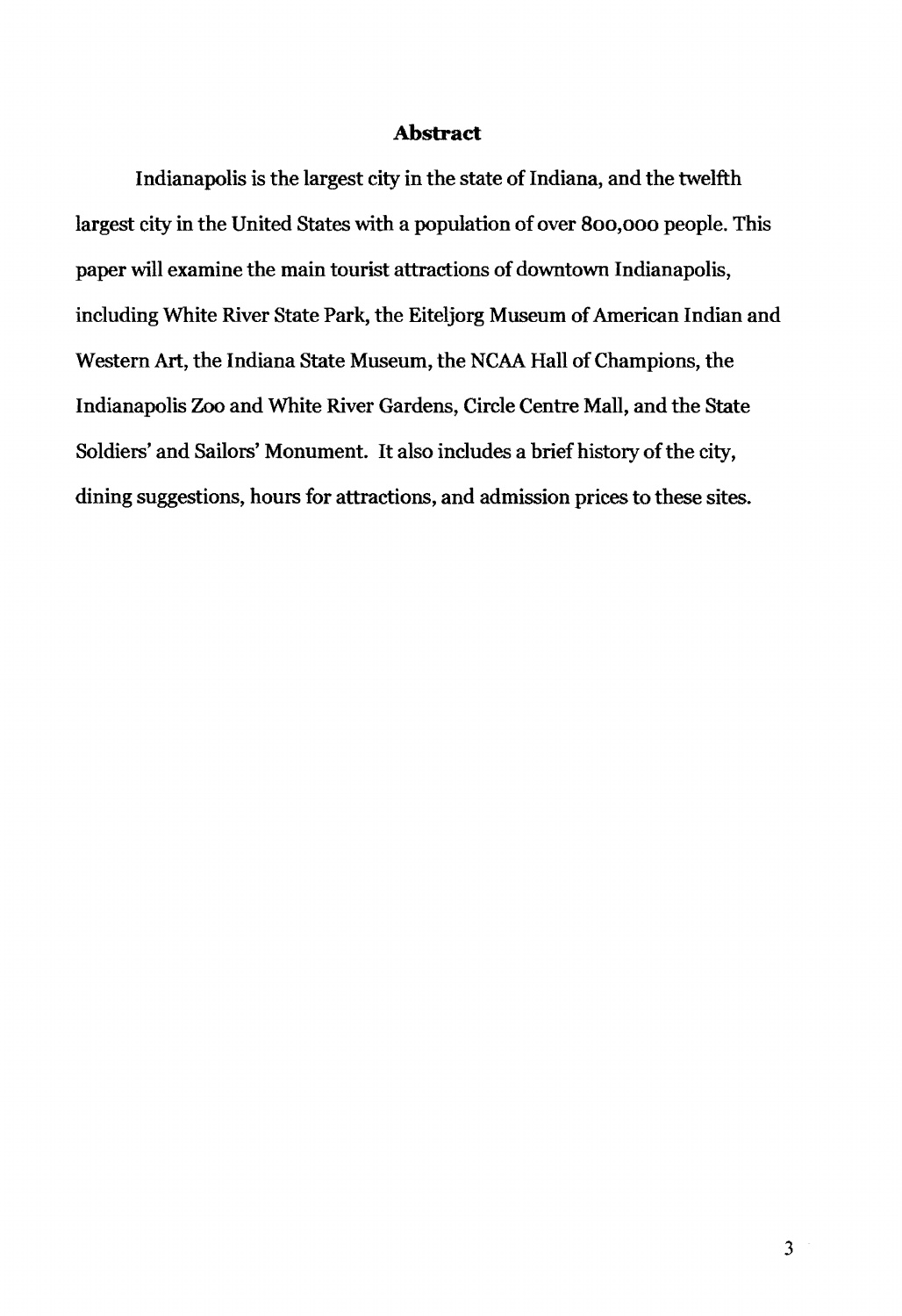# **Aclmowledgements**

I would like to thank my girlfriend, for her constant support throughout the entirety of this project. She was always there to help me edit my project and keep me on tract.

I'd like to thank my thesis advisor, Dr. Hawkins, for his support and knowledge about all things tourism related.

Finally, I'd like to thank brother and my parents, for their help with the planning and execution of this project. Without their support this project would not have been possible.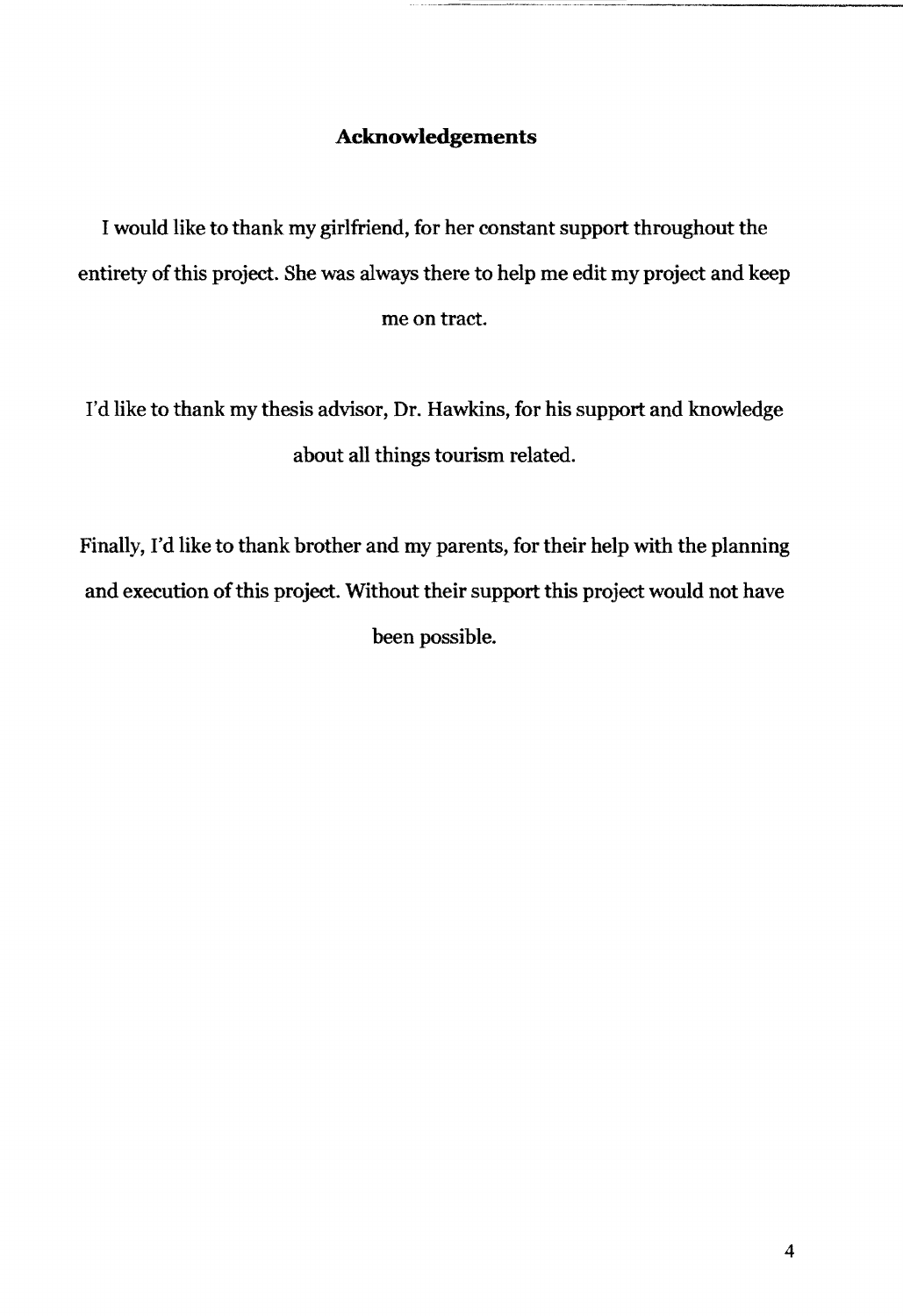## **Project Rationale**

At first, I was not sure what I wanted to do for my Senior Honors Project. However, I did know that I wanted to do a creative project that was tied in with my geography major, but I was unsure of what direction to go with it. I thought about doing an independent GIS project, but this did not incorporate all of my areas of interest. As I started my senior year, I began branching out and exploring some of the other classes offered by my department that were not required for my specific option, and I quickly realized that I really enjoyed my class in travel and tourism, as it combined my interest in learning about other cultures with my love of traveling. I soon decided my Honors Thesis would be related to travel and tourism, but I was unsure of exactly what to do with that subject.

I decided that some sort of travel video might be the way to go. The computer lab I work in specializes in video and sound editing, so I have had a lot of experience helping others with their video projects. However, I have never had the opportunity or reason to create a video of my own. I set out to make a video travel guide. My idea was to create a short video that was meant to be utilized as a reference to tourism attractions. Additionally, I wanted the video to be useable with mobile devices such as the Video iPod. By including maps, information screens, and voice commentary, my project could be used as a portable guide book as well as a video. I thought this would be a unique and challenging way for my to combine my geography major with the video editing knowledge I had gained throughout my years at Ball State University.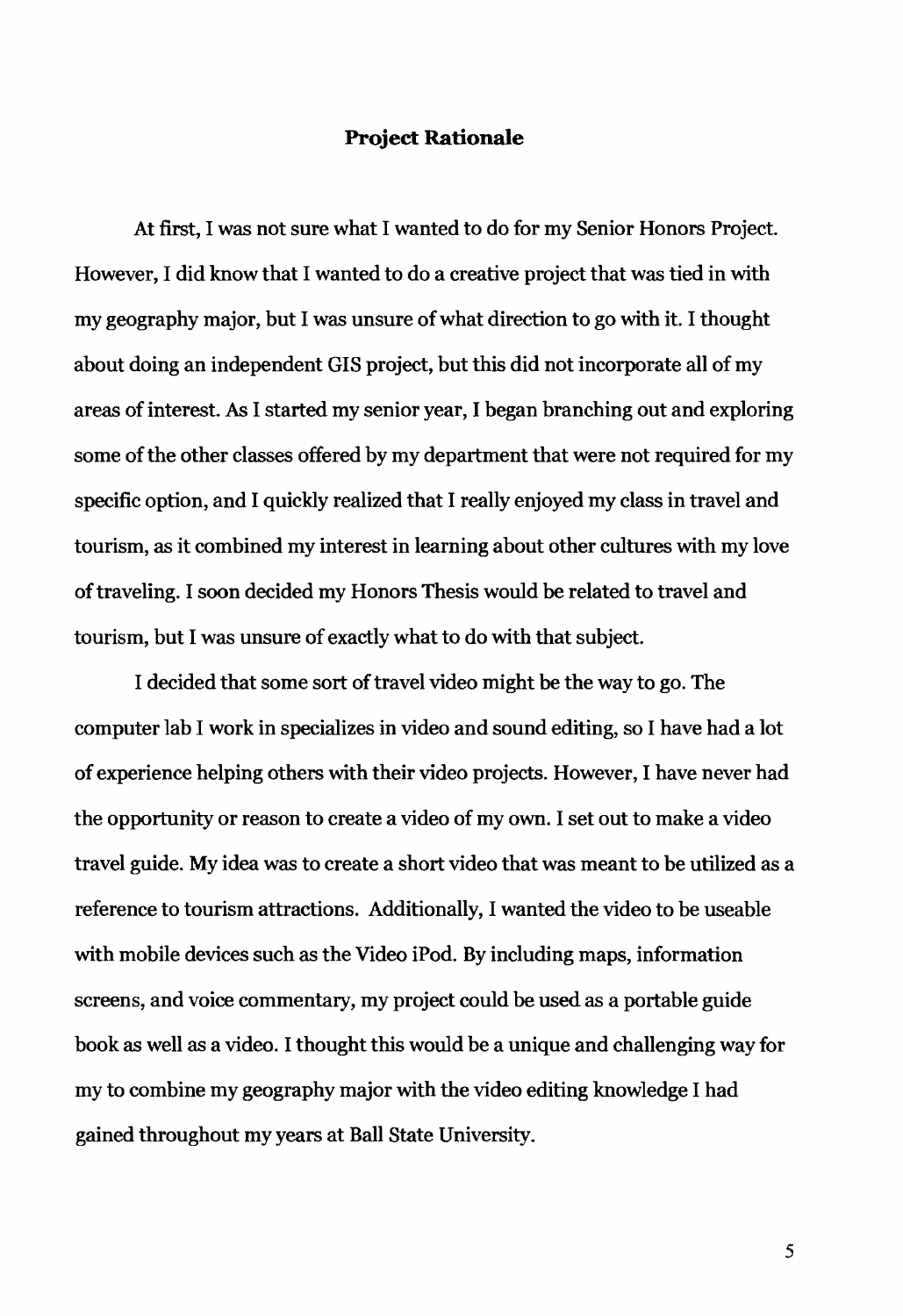I decided to make my video guide about Indianapolis because I needed a big city with lots of attractions that was nearby. I intended to use this project to create a template for future video guides about other major cities around the world, and due to cost and convenience, I decided that Indianapolis had the attractions I was looking for and was within an easily drivable distance to allow for repeat filming. In addition, since moving to Indiana, I have had numerous opportunities to explore and experience the attractions Indianapolis has to offer. I wanted to share my information and enthusiasm for these locations with others.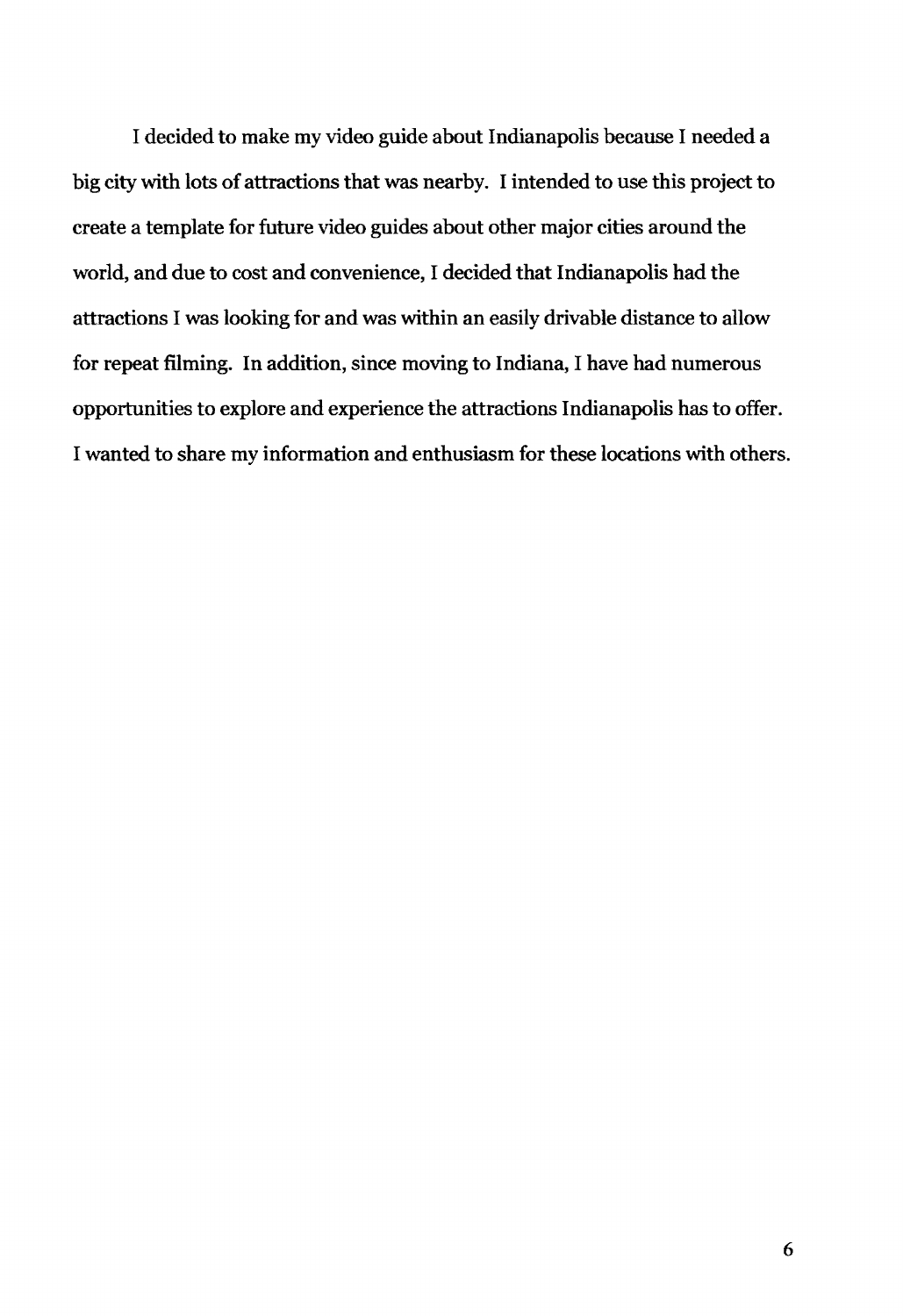## A **Guide to Indianapolis**

~----------.-.-----------

Indianapolis is the capital of Indiana. It is the state's largest city as well as its cultural capital. Indianapolis is located in the center of Indiana along the White River. With a population of over 800,000 people, Indianapolis is the twelfth largest city in the United States. The city's population is roughly four times as large as the state's second largest city, Fort Wayne. When including the surrounding metro area, the population grows to about 2 million people.

#### History

Before it was settled, the land that would become Indiana was a large, expansive, forested area covering over 36,000 square miles. There were several capitals of Indiana or the Indiana Territory before the creation of Indianapolis. In 1800, the original capital of the Indiana Territory was Vincennes. By 1813, the capital of the territory had moved to Corydon. The government began looking for a location to build a new capital soon after Indiana became the 19th state in 1816 (Tenuth, 2004).

This new capital was to be in a more centralized location within the state. However, at this point, most of central Indiana was under the control of several Native American tribes. This obstacle was cleared in 1818 when the New Purchase treaty was signed. The treaty signed over the control of 8 million acres of central Indiana to the Indiana government. In 1820, the commission responsible for finding a location for the new capital selected an area located on a flat plane next to the White River. This location was ideal because the White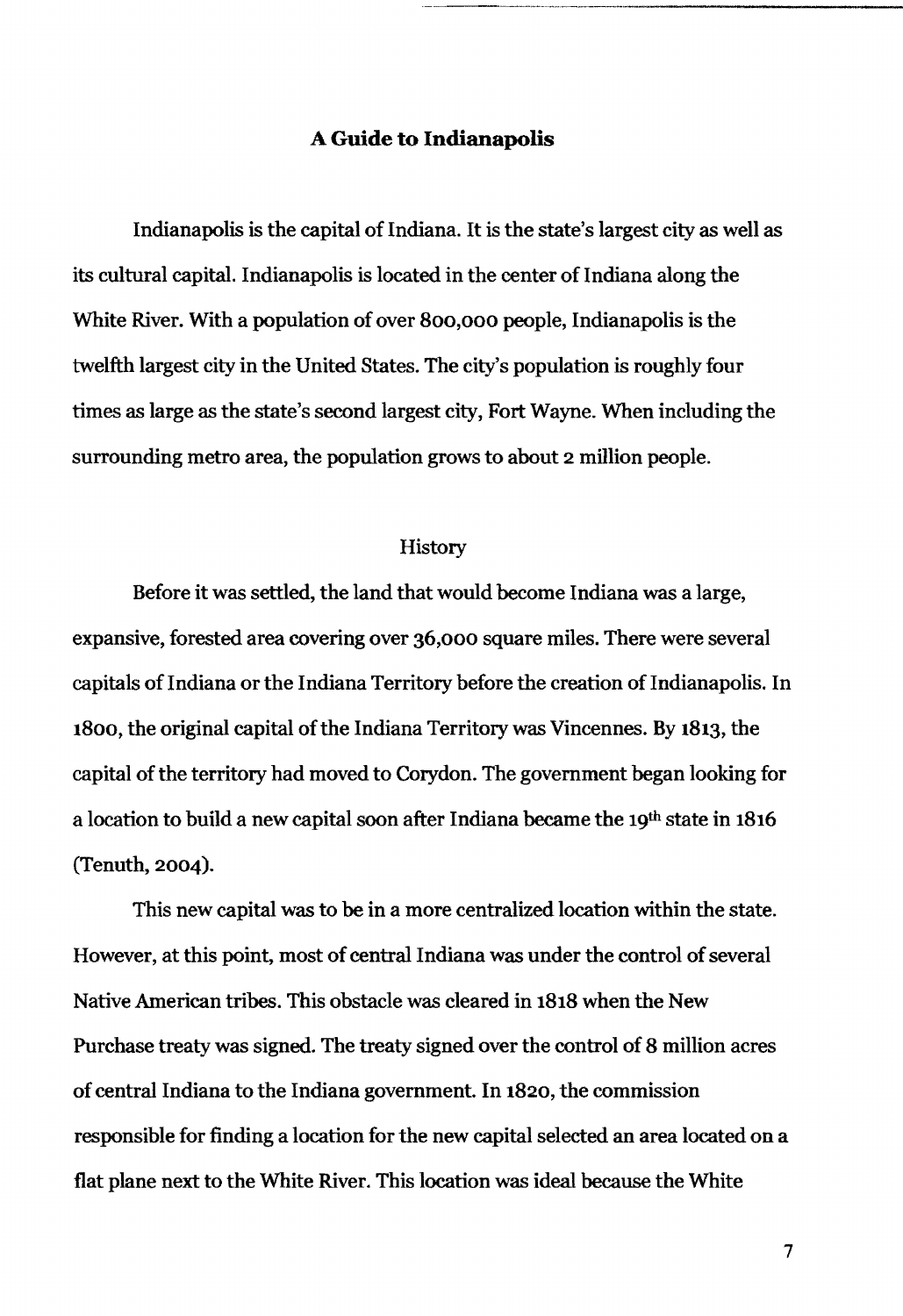River would provide water access and transportation and the Bat plain would make building the city easier. In addition, the site would be near the location of the future National Road (Tenuth, 2004).

There were several other names for the city before Indianapolis was selected as the official name. Some of the other suggested names were Tecumseh, Suwarrow, and Tuwarrow. The name Indianapolis means "city of Indiana.» By 1821, there was a name for the new capital of Indiana, but the city had not yet been built (Tenuth, 2004).

Alexander Ralston -- former assistant to Pierre L'Enfant, the chief architect of Washington D.C. -- and Elias Fordham were selected to design Indianapolis. Because of Ralston, Indianapolis shares many similarities with Washington D.C. Both cities are symmetrical, and both spread out from the center with diagonal avenues. Indianapolis became the official capital of Indiana in 1824 (Tenuth, 2004).

In 1825, Indianapolis had only around 1,000 citizens, mostly subsistence farmers. By 1860, the population of the city had grown to 19,000 people. The population growth was largely influence by the National Road running right through the middle of the city (Tenuth, 2004).

During the Civil War, Indianapolis became the center of the state's war effort as a training center and troop gathering place. After the end of the Civil War, the population of Indianapolis began to rapidly increase. In 1870 there were around 50,000 residents, and by 1900 the population was up to around 170,000 people (Tenuth, 2004).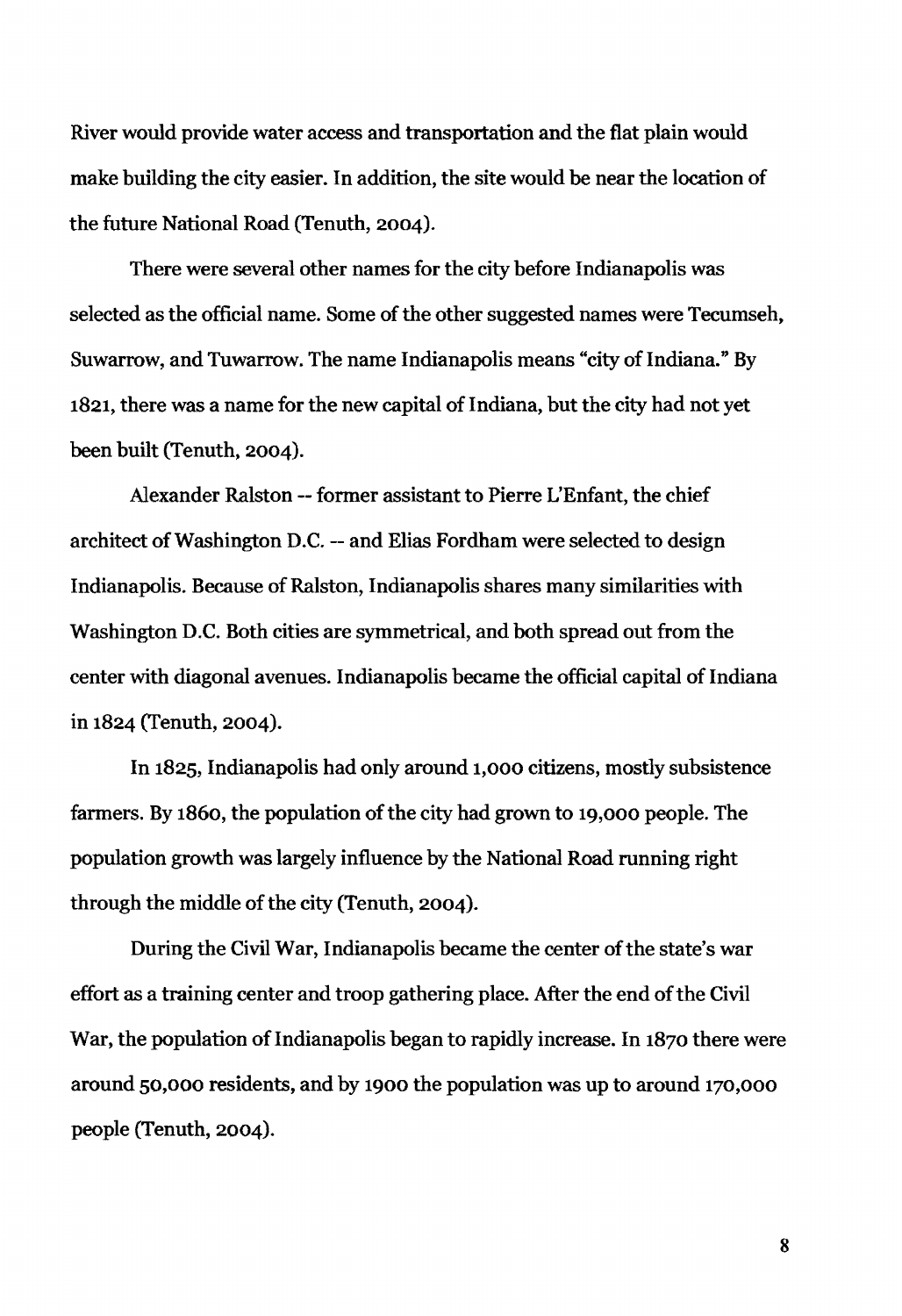Today, the city of Indianapolis has over 800,000 citizens in the downtown area, which makes it the largest landlocked city in the United States. The city is home to two of the world's largest single day sports events, the Indianapolis 500 and the Brickyard 500 (Tenuth, 2004). In addition, the city has become the cultural center for the state of Indiana, containing many exciting attractions in its downtown area. These attractions will be the focus of this paper.

## Guide to Downtown Attractions

## *White River State Park*

White River State Park is located on the western edge of downtown Indianapolis and is Indiana's only urban state park (White River State Park, n.d.). The park is located on 250 acres of urban green space. Created in 1979, the park has been at the center of the major redevelopment of Indianapolis's historic Canal Zone. White River State Park is home to the Eiteljorg Museum of American Indian and Western Art, the Indiana State Museum and IMAX Theater, the NCAA Hall of Champions, the Indianapolis Zoo, and the White River Gardens. Those seeking recreational activities can walk, jog, cycle, or even rent a paddle boat. The park also hosts several special events throughout the year including a Native American market and a jazz festival (Grass, 1997).

## *Eiteljorg Museum*

The Eiteljorg Museum of American Indian and Western Art opened in 1989 and is one of the only museums dedicated to Native American art in the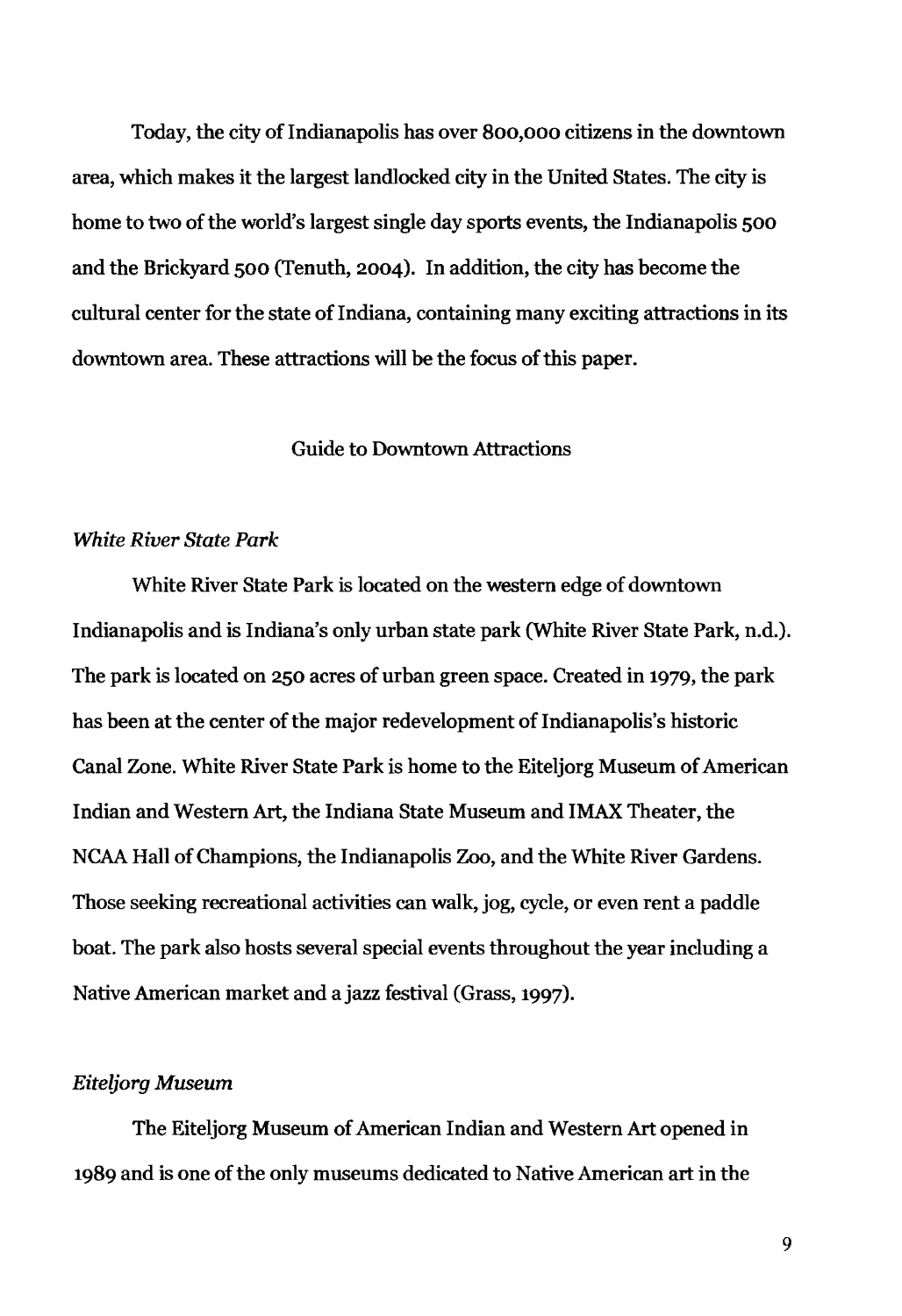United States. The museum is located on the eastern edge of White River State Park along west Street and Washington Street. It is open 10 a.m. to 5 p.m. Monday through Saturday and 12 p.m. to 5 p.m. on Sunday. The museum is closed Mondays between Labor Day and Memorial Day. The price of admission is \$8 for adults, \$7 for children 5 to 17 years old and students, free for children under four years old, and \$7 for senior citizens 65 years old and above. The Eiteljorg is also home to its own restaurant, the Sky City Cafe, which specializes in food inspired by the Southwest and Native American cultures (Eiteljorg Museum of American Indians and Western Art, 2006).

## *Indiana State Museum*

The Indiana State Museum is a collection of Indiana's cultural and natural history. Formerly housed in Indianapolis's old City Hall, the museum is now located in a brand new building in White River State Park. Exhibits exploring the history of Indiana from the prehistoric era to the modern day are featured in the museum. There are also several changing exhibits and an IMAX Theater located within the building. The museum is open from 9 a.m. to 5 p.m. Monday through Saturday and 11 a.m. to 5 p.m. Sunday. Admission is \$7 for adults, \$4 for children 3 to 12 years old, and \$6.50 for senior citizens 60 years old and above. The Indiana State Museum is home to two restaurants, the Canal Cafe and Terrace and the L.S. Ayres Tea Room. The Canal Cafe is a cafeteria-style eating-place, and the Tea Room is an elegant re-creation of the upscale tea room that was located in Indianapolis's downtown L.S. Ayres department store from 1905 to 1990. The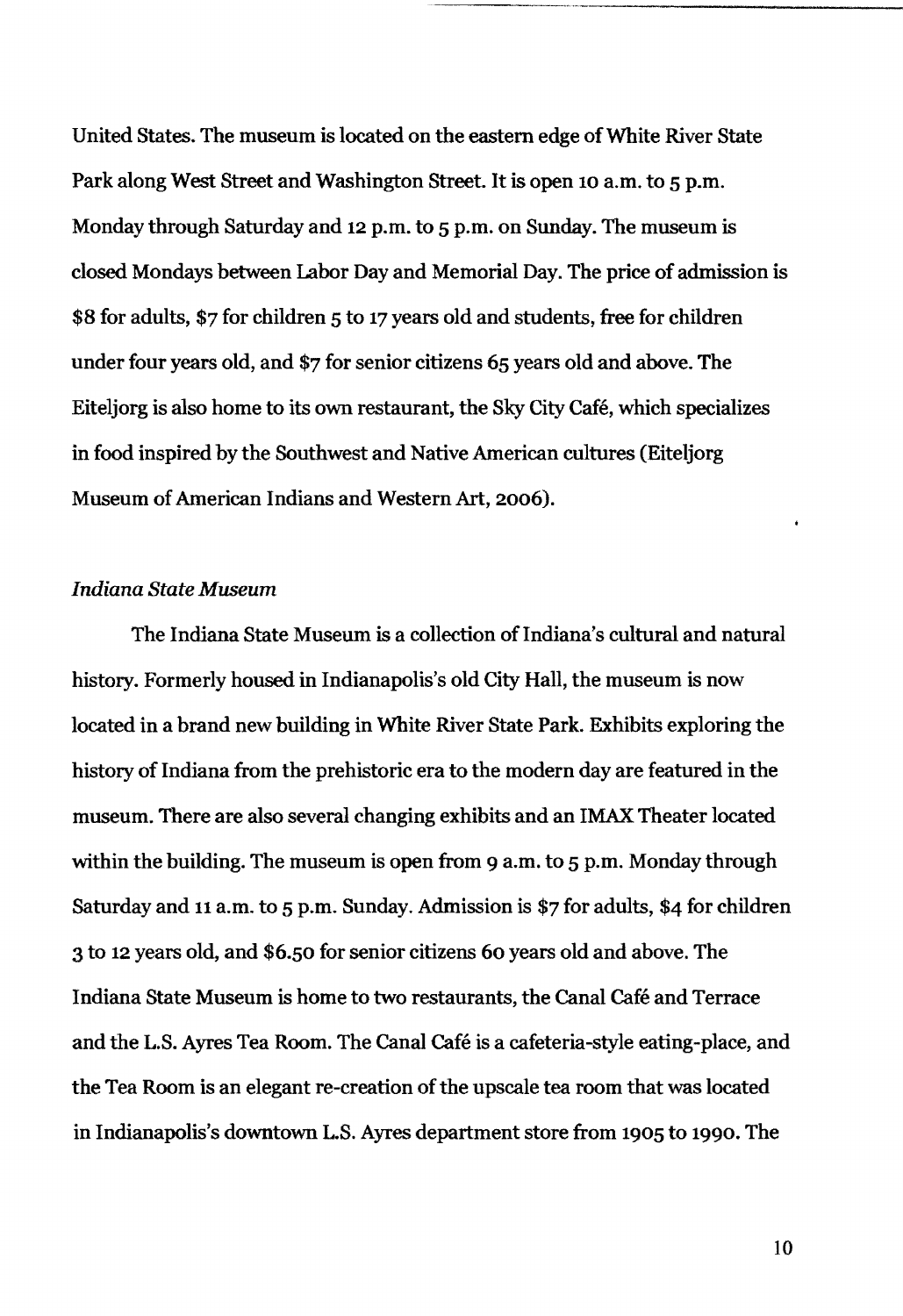Tea Room is only open for lunch, and reservations are recommended (Indiana State Museum, n.d.).

#### *NCAA Hall of Champions*

The NCAA Hall of Champions is a museum dedicated to the student athlete. The museum has exhibits featuring photographs, movies, interactive displays, and statues for all three divisions of the 23 NCAA sanctioned sports. The NCAA Hall of Champions is located in White River State Park near the White River. The museum's hours are 10 a.m. to 5 p.m. Monday through Saturday and 10 a.m. to 5 p.m. on Sunday. It is closed Mondays between Labor Day and Memorial Day. The price of admission is \$3 for adults and seniors, \$2 for students, and free for children 5 years old and below (NCAA Hall of Champions, n.d.),

## *Indianapolis* Zoo *and White River Gardens*

The Indianapolis Zoo a world-class zoo located across the river from the rest of White River State Park. The zoo's current location opened in 1988. It is home to about 360 unique species of animals, including 14 endangered species. White River Gardens opened in 1999 and is located next to the zoo. The garden has many different types of plants blooming throughout the year and features an annual butterfly exhibit. The zoo and gardens are open year round, and as a result, they have varying hours throughout the year. During the summer months, from May 26<sup>th</sup> to September 4<sup>th</sup>, the zoo and gardens are open from 9 a.m. to 5 p.m. Monday through Thursday and from 9 a.m. to 6 p.m. Friday through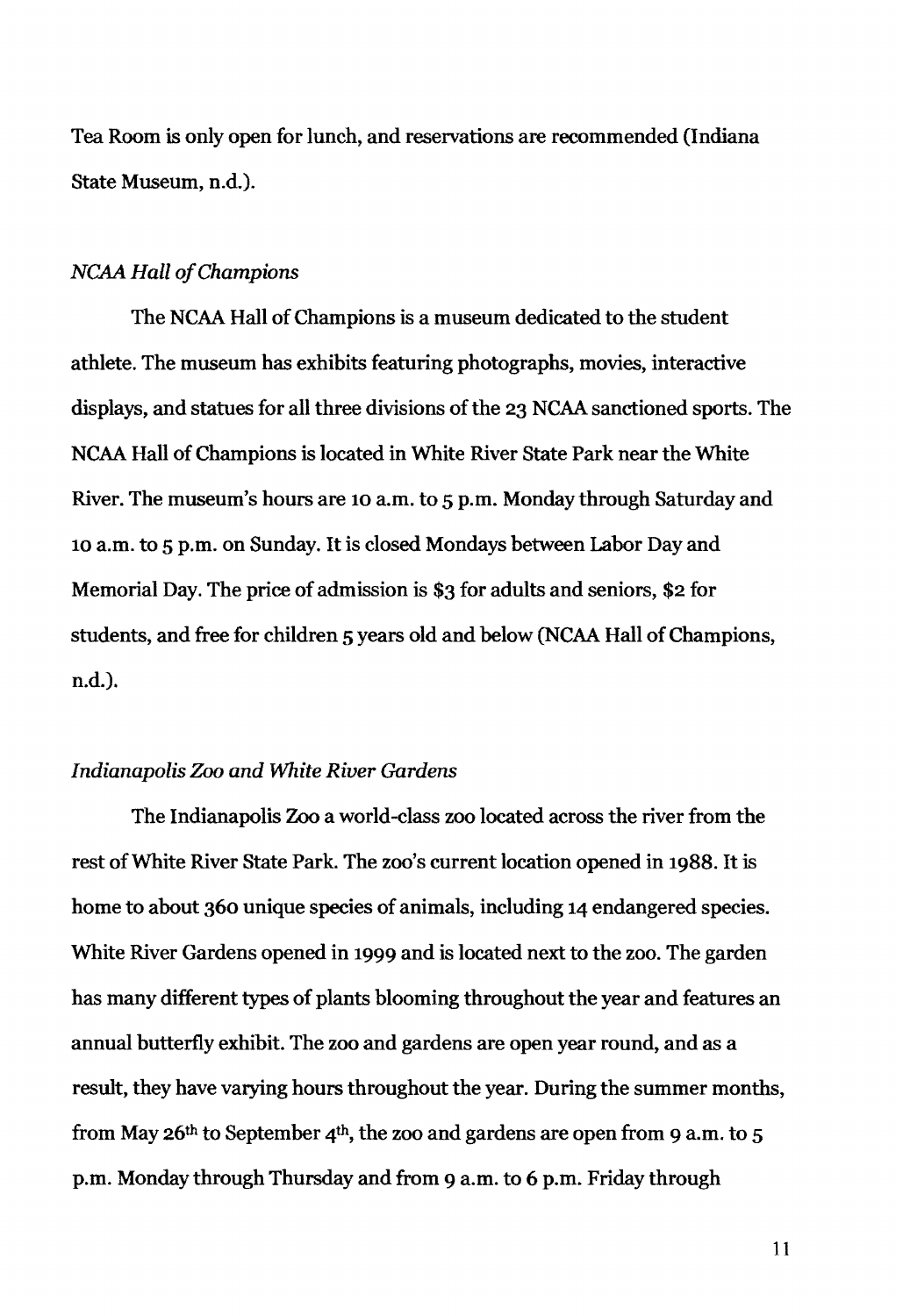Sunday. The cost of admission also changes throughout the year. For the months of March through October the price for the zoo and gardens is \$13.50 for adults, \$8.50 for children 2 through 12 years old and seniors 62 years old and above, and free for infants 1 year old and below. Parking is an additional \$5 per day (Indianapolis Zoo, n.d.).

## *Circle Centre Mall*

Circle Centre is a Simon Mall located in the middle of downtown Indianapolis. It was constructed as a part of the recent urban renewal effort. The mall's exterior uses the facades from eight old buildings that date back to the 1800s. In addition, the mall offers 800,000 square feet of retail space and over 100 retail, dining, and entertainment choices (IUPUI, 2005). The Artsgarden, a glass dome poised over a busy intersection and connected to Circle Centre is home to over 300 free performances and art shows each year (Arts Council of Indianapolis, 2005). Located within the mall are seven traditional restaurants, eleven food court restaurants, and ten specialty food stores. The mall's normal hours are 10 a.m. to 9:00 p.m. Monday through Saturday and 12 p.m. to 6 p.m. on Sunday. There are affordable parking garages connected to the mall as well as some nearby street parking (Simon Malls, n.d.).

#### *Monument Circle*

At the heart of downtown Indianapolis is the State Soldier's and Sailors' Monument, commonly referred to as Monument Circle. The monument was dedicated in 1902 to all people from Indiana who died in the Civil War. The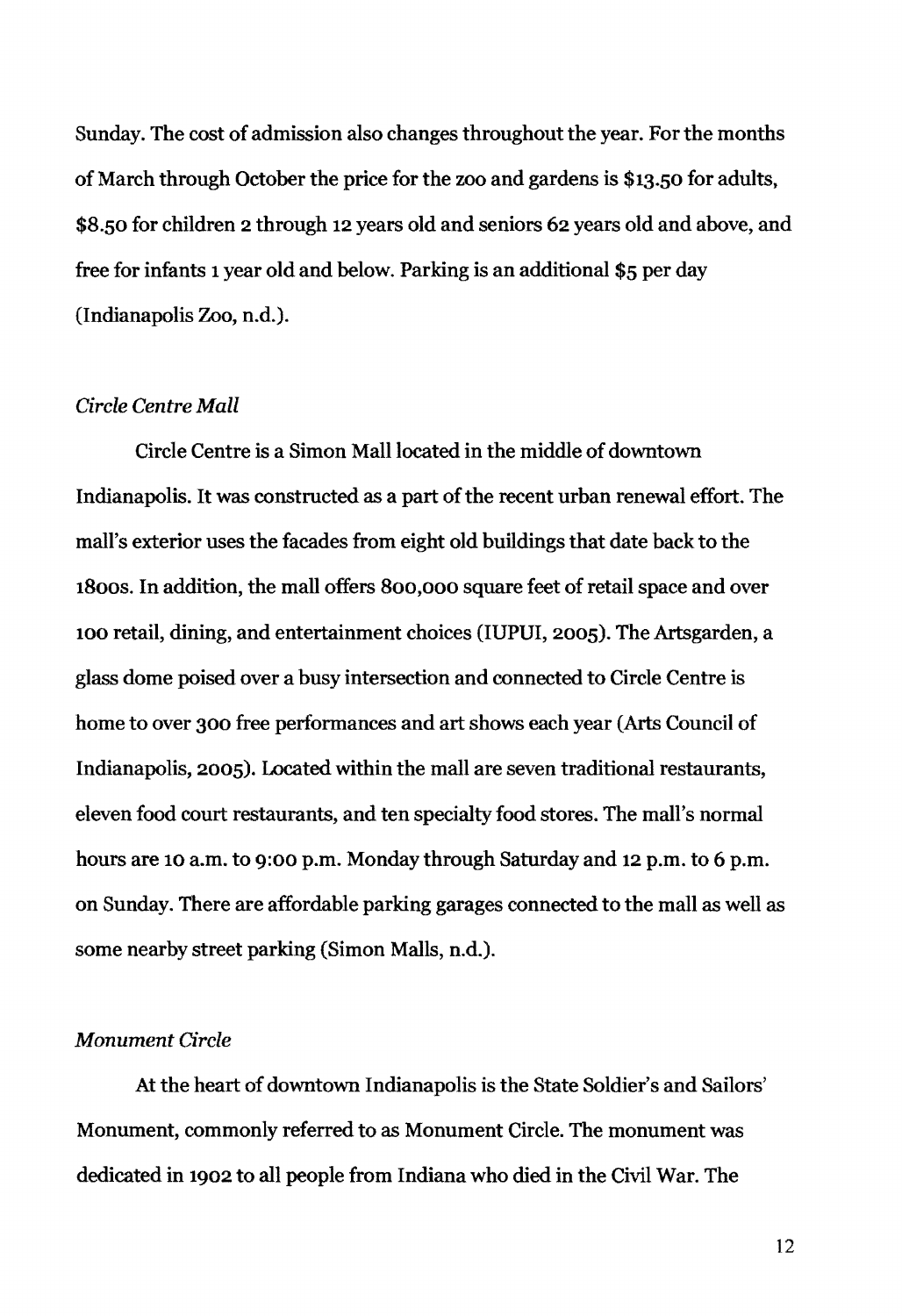monument is around 285 feet tall and was built with Indiana limestone (Indiana War Memorials, n.d.). The Colonel Eli Lilly Civil War Museum is located within the monument. Those wanting a scenic view of Indianapolis can ascend the monument via stairway or elevator. The circular plaza located around the monument is a common gathering place and is used for festivals and other events throughout the year. The museum is open Wednesday through Sunday from 10 a.m. to 6 p.m., and there is no cost of admission. The elevator to the top of the monument costs \$1 (IUPUI, 2006).

## **Conclusion**

Indianapolis is a city that has recently begun to discover its identity as a cultural and tourism destination. It has made great strides in developing its tourism infrastructure and in creating new attractions. This paper has barely scratched the surface on the wide variety of attractions, restaurants, shopping, and entertainment opportunities available in Indianapolis. However, it is clear that this city has come a long way from its early days and has embraced its role as both Indiana's governmental and cultural capital.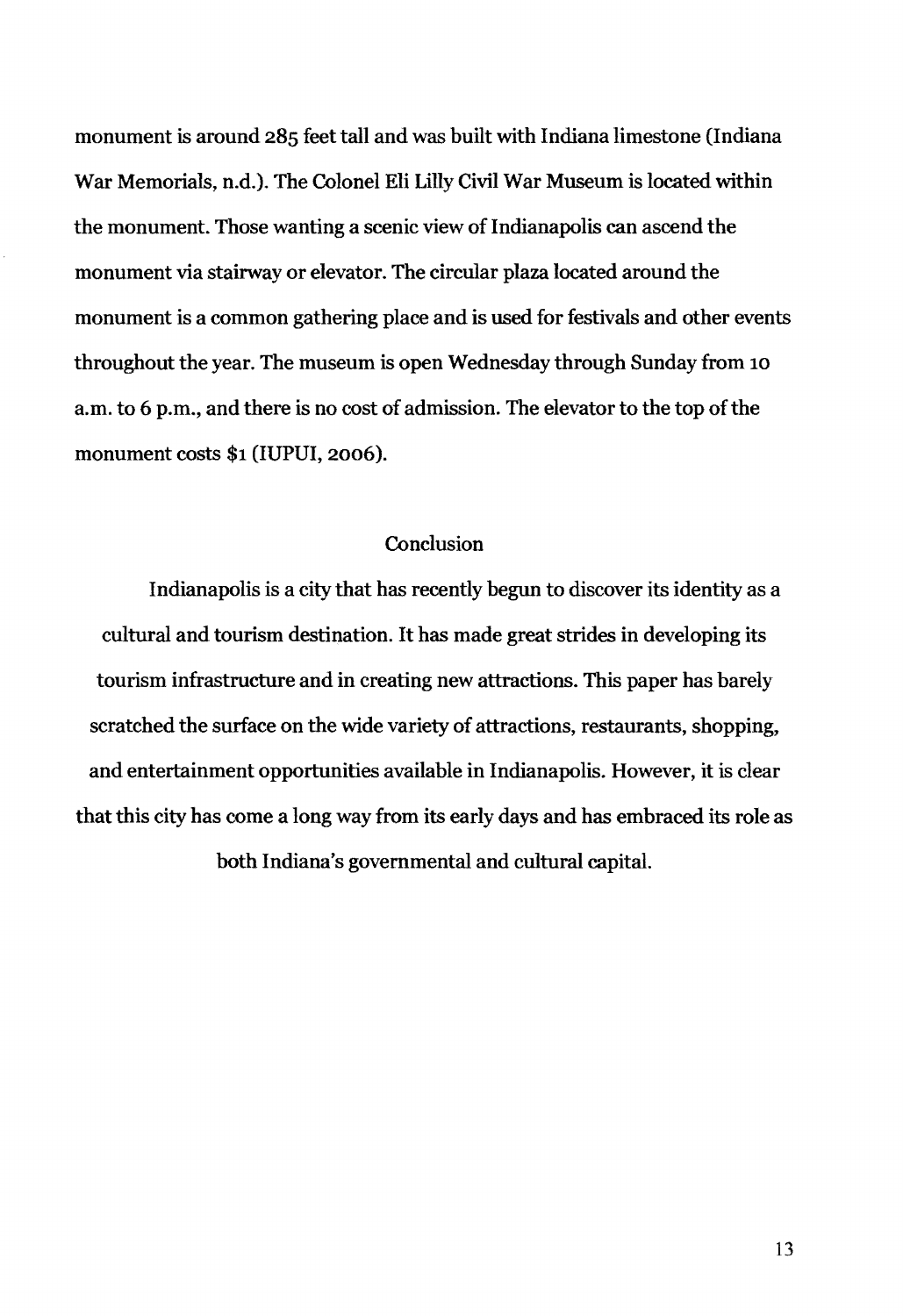### Bibliography

- Arts Council of Indianapolis (200S). *Arts Council o/Indianapolis.* Retrieved April 9, 2006. Web site: http://www.indyarts.org/artsgarden.aspx
- Eiteljorg Museum of American Indians and Western Art (2006). *Eiteljorg Museum* 0/ *American Indians and Western Art.* Retrieved April 4, 2006. Web site: http://www.eiteljorg.org/
- Grass, J. (1997, January). *Parks* & *Recreation: Indiana park: combines past and future* - *White River State Park, Indianapolis, Indiana.* Retrieved April 4, 2006. Web site:
	- http://www.findarticles.com/p/articles/mi\_m1145/is\_n1\_v32/ai\_190668 99
- Indianapolis Zoo (n.d.). *Welcome* to *the Indianapolis Zoo* & *Gardens.* Retrieved April 5, 2006 from a, b Web site: http://www.indyzoo.com/
- Indiana State Museum (n.d.). *Indiana State Museum.* Retrieved April 4, 2006. Web site: http://www.in.gov/ism/
- IUPUI (200S). *events.iupui.edu:* in *the city: shopping.* Retrieved April 6, 2006 from Indiana University-Purdue University Indianapolis. Web site: http://events.iupui.edu/city/shopping/

IUPUI (n.d.). *State Soldiers' and Sailors' Monument-Indianapolis.* Retrieved April 10, 2006 from Indiana University-Purdue University Indianapolis, University Library Web site:

http://www.ulib.iupui.edu/kade/soldiers.html

Indiana War Memorials (n.d.). *Indiana War Memorials.* Retrieved April 10, 2006. Web site: http://www.in.gov/iwm/civilwar/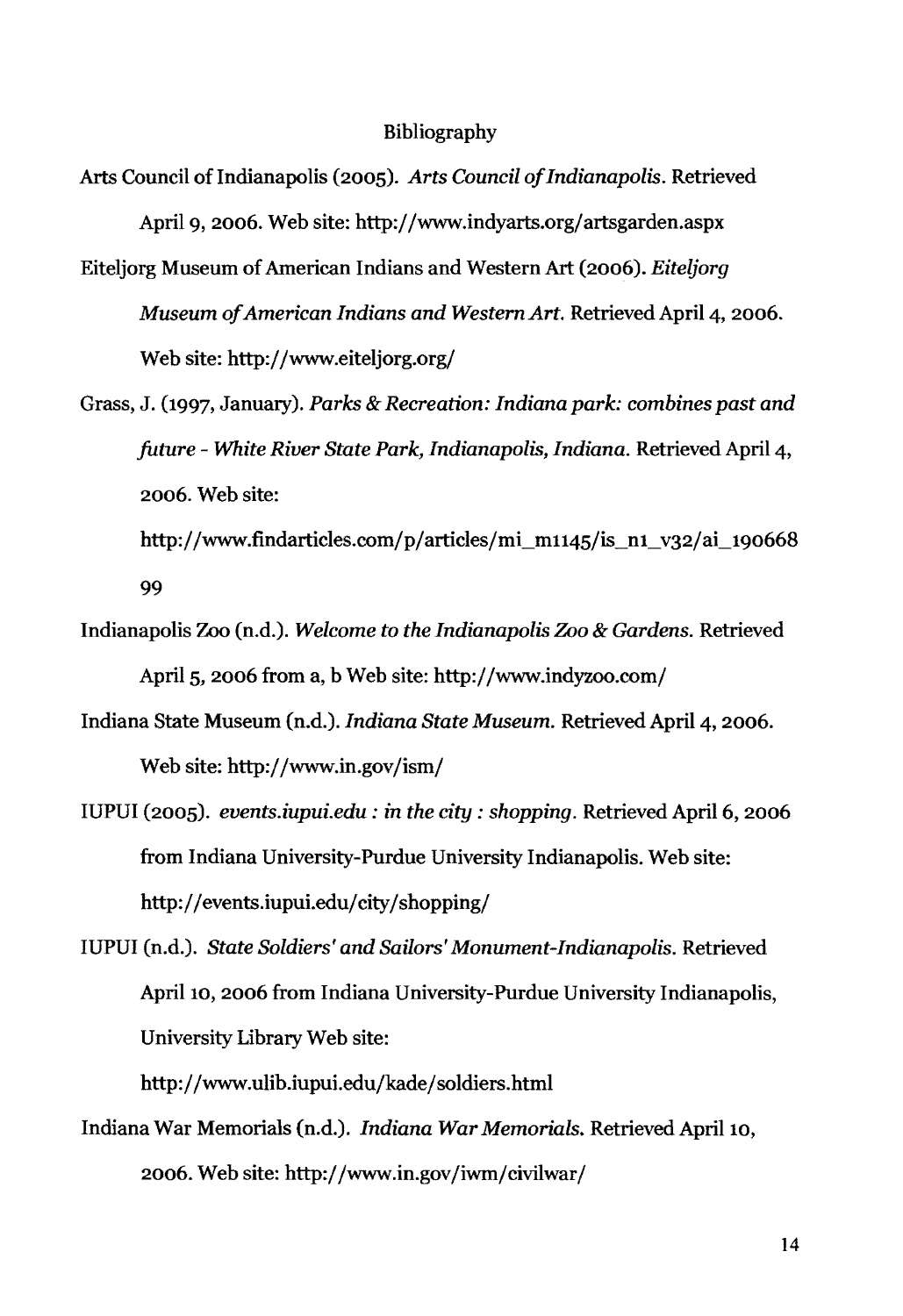NCAA Hall of Champions (n.d.). *NCAA Hall of Champions*. Retrieved April 5, 2006. Web site:

http://www.ncaa.org/hall\_of\_champions/global/home.htm

- Simon Malls (n.d.). *Simon Malls* | *More Choices Circle Centre Information, Circle Centre Gift Cards.* Retrieved April 6, 2006. Web site: http://www.simon.com/mall/default.aspx?ID=163
- Tenuth, J. (2004). *Indianapolis: A Circle Centre History.*  Chicago: Arcadia.
- White River State Park (n.d.). *White River State Park.* Retrieved April 4, 2006. Web site: http://www.in.gov/whiteriver/index.html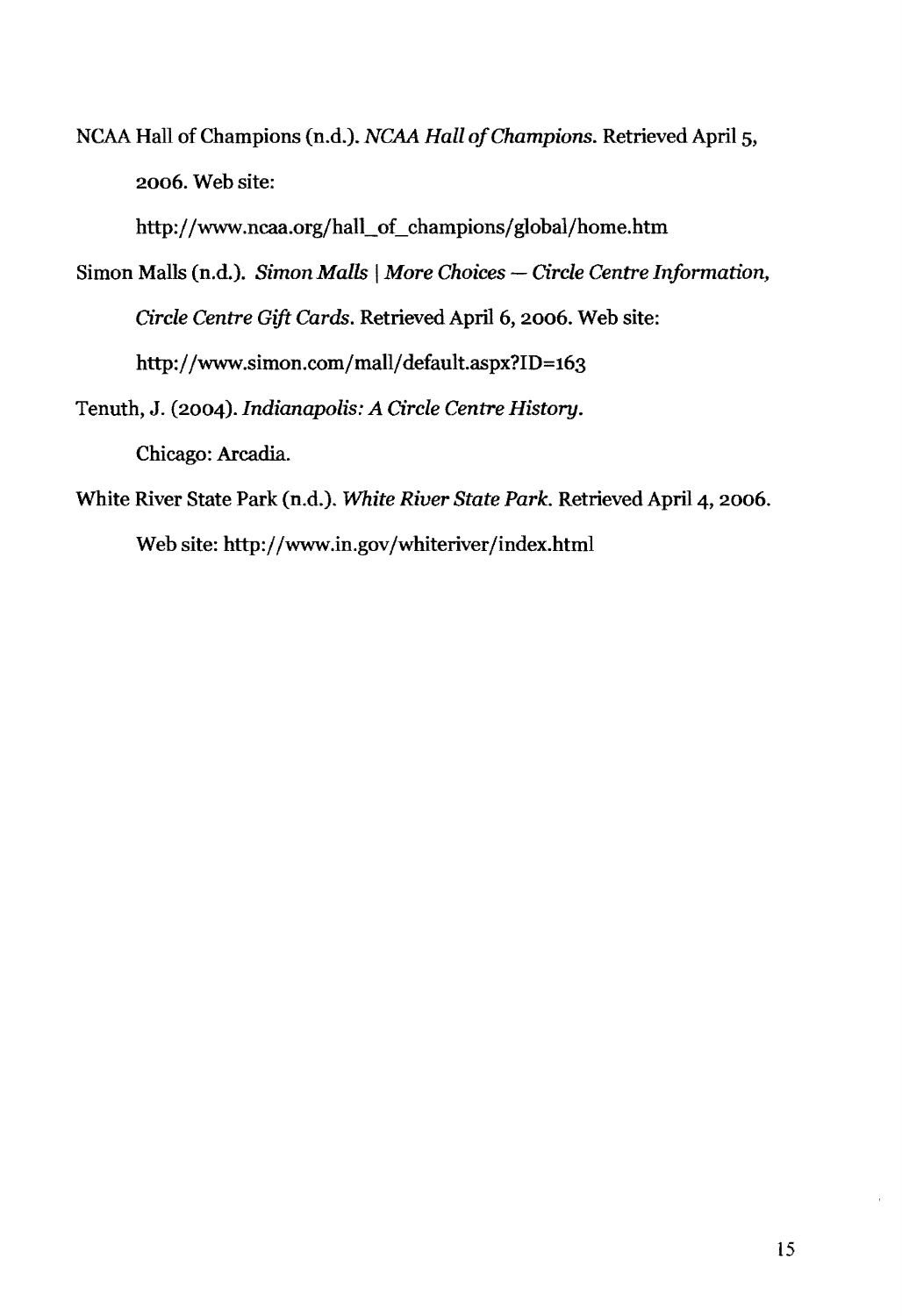## **Addendum: Video Script**

## Introduction

Hello, my name is Alex Schmid and for the next few minutes I'm going to be showing you around one of my favorite cities, Indianapolis, Indiana. We'll visit some of the top destinations in the downtown, all within walking distance of each other.

On our tour, we'll be visiting the Eiteljorg Museum, the Indiana State Museum, the NCAA Hall of Champions, the Indianapolis Zoo and White River Gardens, Circle Centre Mall, and Monument Circle.

If you are viewing this guide on a video iPod, feel free to pause at any information or map screen. We'll begin at the White River State Park Visitor's Center!

## Guide to Downtown Attractions

## *White River State Park*

White River State Park is located on the western edge of downtown Indianapolis and is Indiana's only urban state park (White River State Park, n.d.). The park is located on 250 acres of urban green space. Created in 1979, the park has been at the center of the major redevelopment of Indianapolis's historic Canal Zone. White River State Park is home to the Eiteljorg Museum of American Indian and Western Art, the Indiana State Museum and IMAX Theater, the NCAA Hall of Champions, the Indianapolis Zoo, and the White River Gardens. Those seeking recreational activities can walk, jog, cycle, or even rent a paddle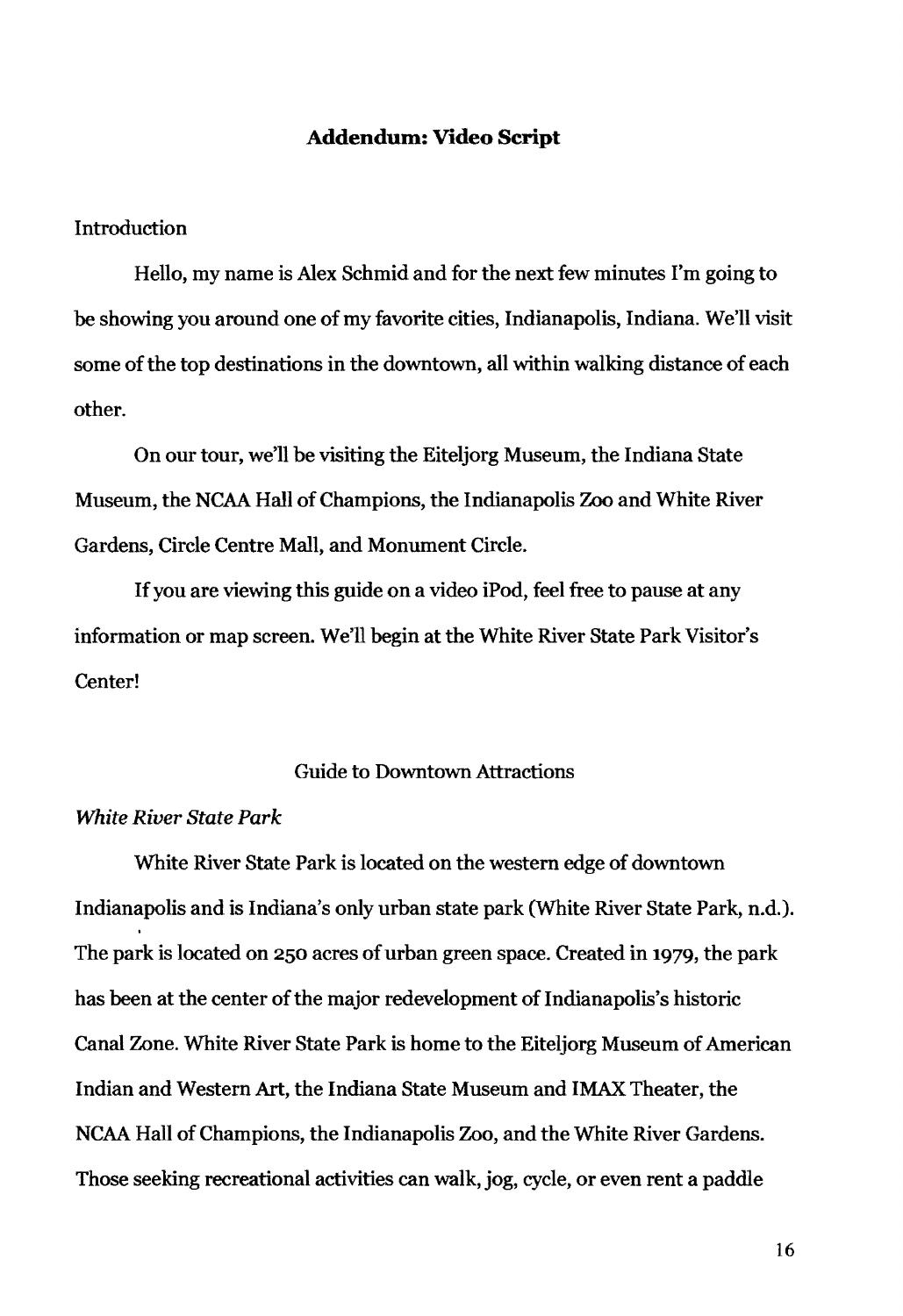boat. The park also hosts several special events throughout the year including a Native American market and a jazz festival.

#### *Eiteljorg Museum*

Our first stop is the Eiteljorg Museum of American Indian and Western Art. Its one of the only museums dedicated to Native American art in the United States. Featured within the museum are traditional and contemporary pieces of art by such well known artists as T.C. Cannon, Andy Warhol, Georgia O'Keeffe, Frederic Remington, and Kay Walkingstick. The museum also has its own restaurant, the Sky City cafe, which specializes in food inspired by Native American cultures and the Southwest. The Eiteljorg is located on the eastern edge of White River State Park just down the street from the Indianapolis Convention Center. The museum is open from 10 a.m. to 5 p.m. Monday through Saturday and 12 p.m. to 5 p.m. on Sunday. The price of admission is \$8 for adults, \$7 for senior citizens, \$7 for children and students, and free for children under four years old.

## *Indiana State Museum*

Next up is one of my favorite places in Indianapolis, the Indiana State Museum. It's a museum dedicated to Indiana's cultural and natural history. Exhibits explore the state's past from the prehistoric era to the modern day. There are also several art galleries, changing exhibits and an IMAX Theater located in the building. The Indiana State Museum is home to two restaurants, the canal Cafe and the L.S. Ayres Tea Room. The canal cafe is a cafeteria-style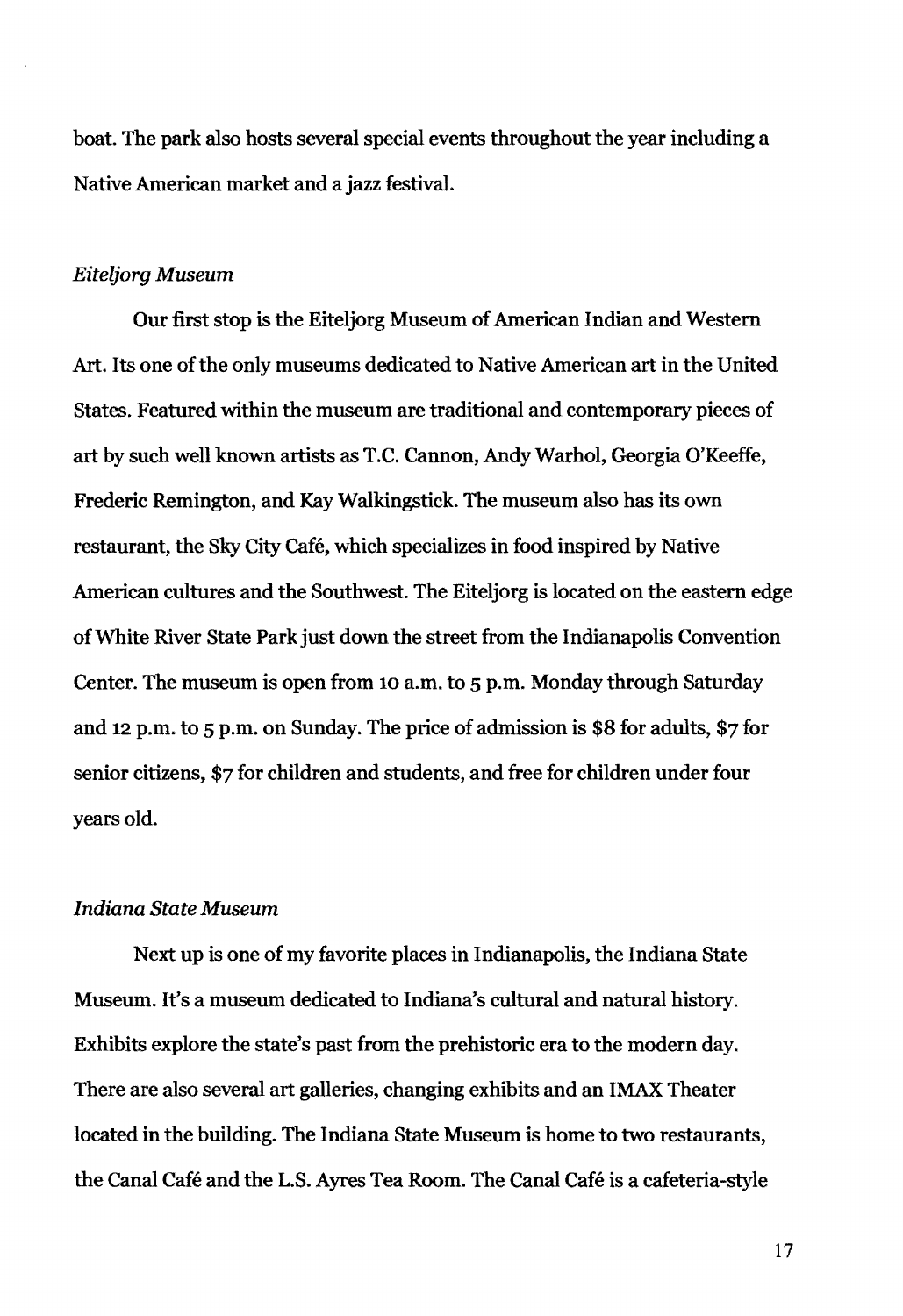eating-place, and the Tea Room is an elegant re-creation of the upscale tea room that was located in Indianapolis's downtown L.S. Ayres department store from 1905 to 1990. While you are there be sure to try either the Tea Room's famous Chicken Velvet Soup or Chicken Pot Pie, but be sure to save room for my personal favorite dessert, the Ice Cream Pecan Ball. The Tea Room is only open for lunch, and reservations are recommended. The museum has recently moved to a brand new building located in White River State Park next to the Eiteljorg. It's open from 9 a.m. to 5 p.m. Monday through Saturday and 11 a.m. to 5 p.m. on Sunday. Admission is \$7 for adults, \$6.50 for senior citizens, and \$4 for children.

## *NCAA Hall of Champions*

If you are a college sports fan, just a quick walk across the canal from the Indiana State Museum will bring you to the NCAA Hall of Champions. This museum has exhibits featuring photographs, movies, and interactive displays about all of the 23 sanctioned NCAA sports. The NCAA Hall of Champions is located in White River State Park next to the White River. The museum's hours are 10 a.m. to 5 p.m. Monday through Saturday and 10 a.m. to 5 p.m. on Sunday. The price of admission is \$3 for adults and seniors, \$2 for students, and free for children 5 years and under.

## *Indianapolis Zoo and White River Gardens*

Just across the White River from the NCAA Hall of Champions is the Indianapolis Zoo. It's home to around 360 unique species of animals, 14 of which are endangered. The White River Gardens are located next to the zoo. The garden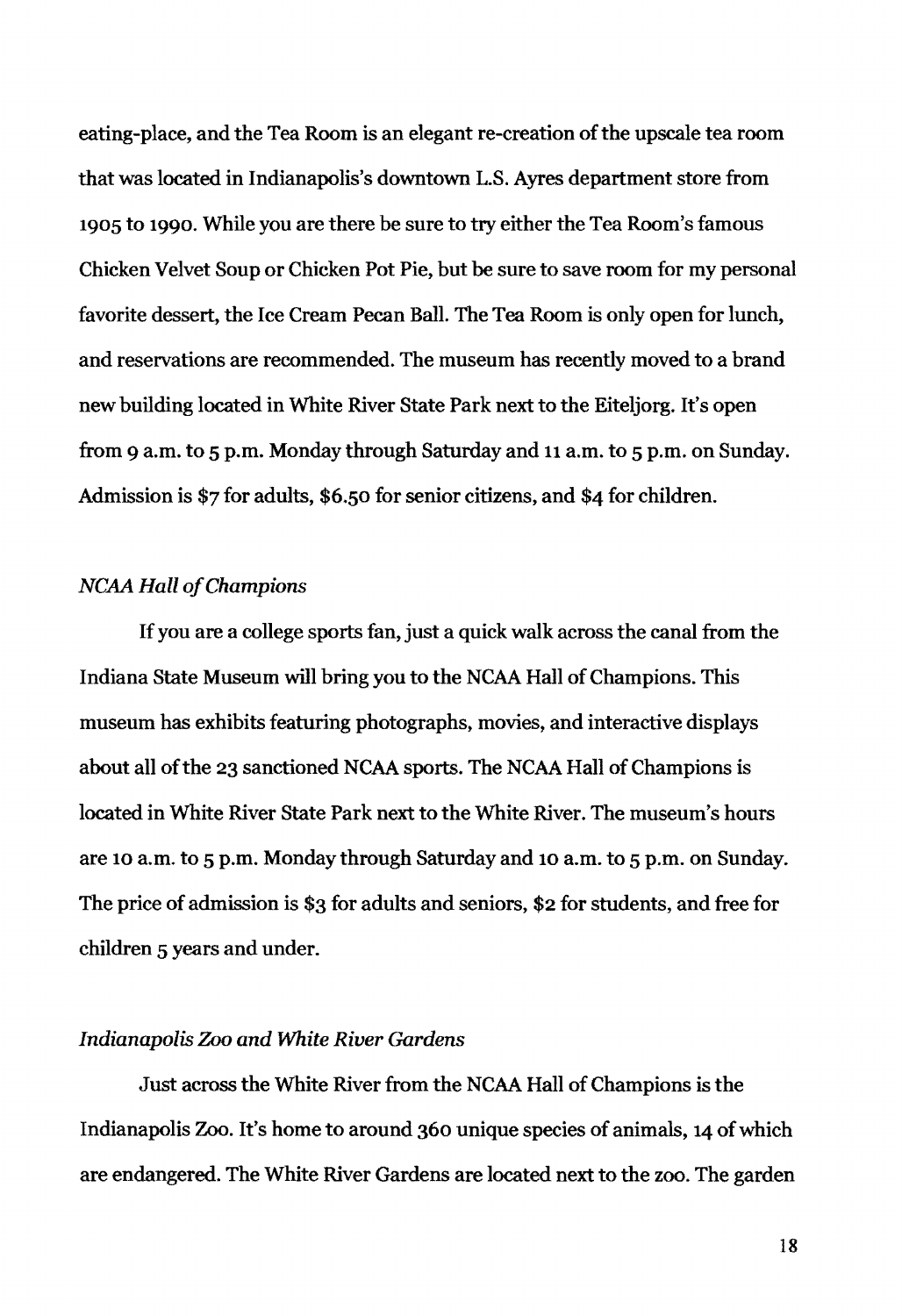has many different types of plants blooming throughout the year and features an annual butterfly exhibit. The zoo and gardens are open year round, and as a result, they have varying hours throughout the year. During the summer months, the zoo and gardens are open from 9 a.m. to 5 p.m. Monday through Thursday and from 9 a.m. to 6 p.m. Friday through Sunday. The cost of admission also changes throughout the year. During the summer the combined price for the zoo and gardens is \$13.50 for adults, \$8.50 for seniors and children, and free for infants. Parking is an additional \$5 per day.

## *Circle Centre Mall*

Circle Centre mall is located in the middle of downtown Indianapolis. It was constructed as a part of a recent urban renewal effort. The mall's exterior uses the facades from eight old buildings that date back to the 1800s. In addition, the mall offers 800,000 square feet of retail space and over 100 retail, dining, and entertainment choices. Dining options include seven traditional restaurants, eleven food court restaurants, and ten specialty food stores. The mall's normal hours are 10 a.m. to 9:00 p.m. Monday through Saturday and 12 p.m. to 6 p.m. on Sunday. There are affordable parking garages connected to the mall as well as some nearby street parking. In fact, the mall parking lots are probably the most affordable day parking in downtown Indianapolis. I'd recommend parking here even if you are not planning on going to Circle Center.